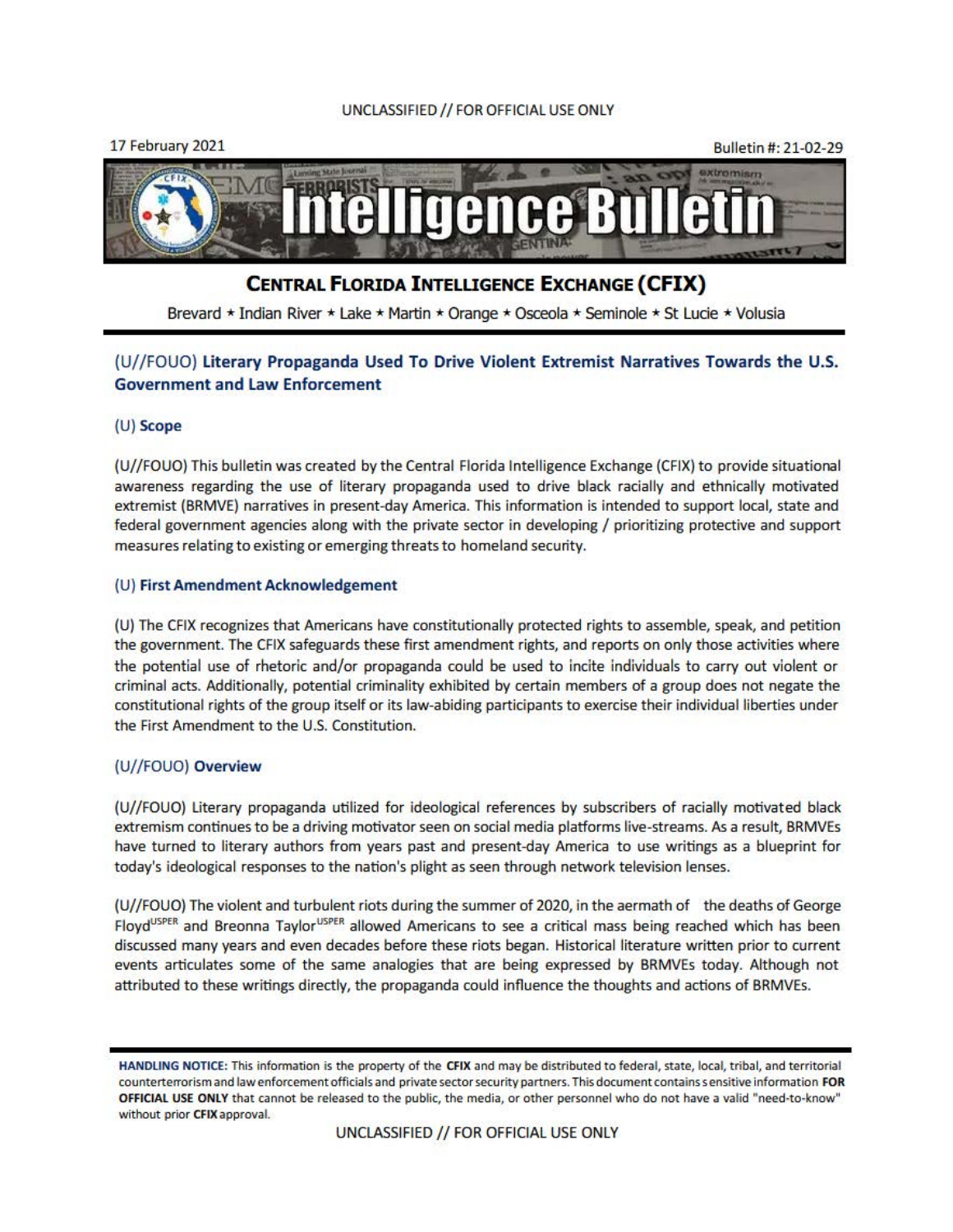# (U) G. Edward Griffin - 1969 Home Lecture

{U//FOUO) In 1969, a lecture was given to house guests by G. Edward Griffin (an American author, and filmmaker) entitled "More Deadly than War: The Communist Revolution in America" which addressed behaviors associated with minority movements. During the lecture Griffin highlighted numerous literary forms of propaganda which the host believed to be the greatest threat to America. Around the 21:13 mark, Griffin introduced several books of which he stated: "should be in every home library." Those books are entitled *Color, Communism ond Common Sense* by Manning Johnson, *The Crusader* by Robert F. Will iams, and the November 1968 issue of *Political Affairs* where the feature article for that month was the "Right of Black America to Create a Nation" written by Claude Lightfoot.

(U//FOUO) According to Griffin, Lightfoot wrote that the concept of a separate nation must not necessarily be restricted to just one large territory in the south but must be expanded now to include areas in the north updating the basic strategy to reflect present realities. Reading an excerpt of Lightfoot's text, Griffin reads "We *should call for a plebiscite of all black Americans on whether they want to remain in the general Commonwealth or to establish another nation within the continental United States thus the slogan of self -determination today means the struggle for the right of black America to form a nation* if *it elects to do so ."* 

(U//FOUO) As the lecture continues, Griffin mentions that there are two types of revolutions that occur within America which are violent and non-violent revolutions. Examples of Griffin's claim can be seen in the actions of t hose who participated during the summer 2020 civil unrest, in the online teachings to members of the Not F•cking Around Coalition (NFAC), and Supreme Commander Grandmaster Jay. Griffin mentioned that the opposition in 1969 believed that America's weakest point lies in the racial differences between the American people and it must be exploited to ensure a successful takeover.

(U//FOUO) The Crusader - Robert F. Williams<sup>1</sup>

{U//FOUO) Griffin mentions that Williams believes that the lifeblood of U.S. capitalism is its productive capacity and extensive commerce. If those two factors were to become paralyzed and rendered sterile the orderly function of the government establishment would degenerate in a state of chaos and the superstructure of the system would collapse. The more automated society, the more vulnerable it is to forces of calamity. What would highly mechanized America be without electrical power? What would it be without modern transportation? What would it be without its industrial capacity? Having asked these questions Robert Williams proceeds to explain in minute detail exactly how to manufacture the devices that can be used by a mere handful of people to ensure that highly automated America will lose its electrical power, its modern transportation, and its industrial capacity.

{U//FOUO) According to Griffin anyone who would subscribe to information within *The Crusader* would be knowledgeable and capable of the following actions:

- (U//FOUO) How to set up sniper units in crowded metropolitan areas
- (U//FOUO) How to manufacture jumbo Molotov cocktails
- (U//FOUO) How to mix the gasoline with certain ingredients to make it burn like napalm.
- (U//FOUO) How to pour gasoline into utility manholes in the streets to set fire tot he main telephone cables.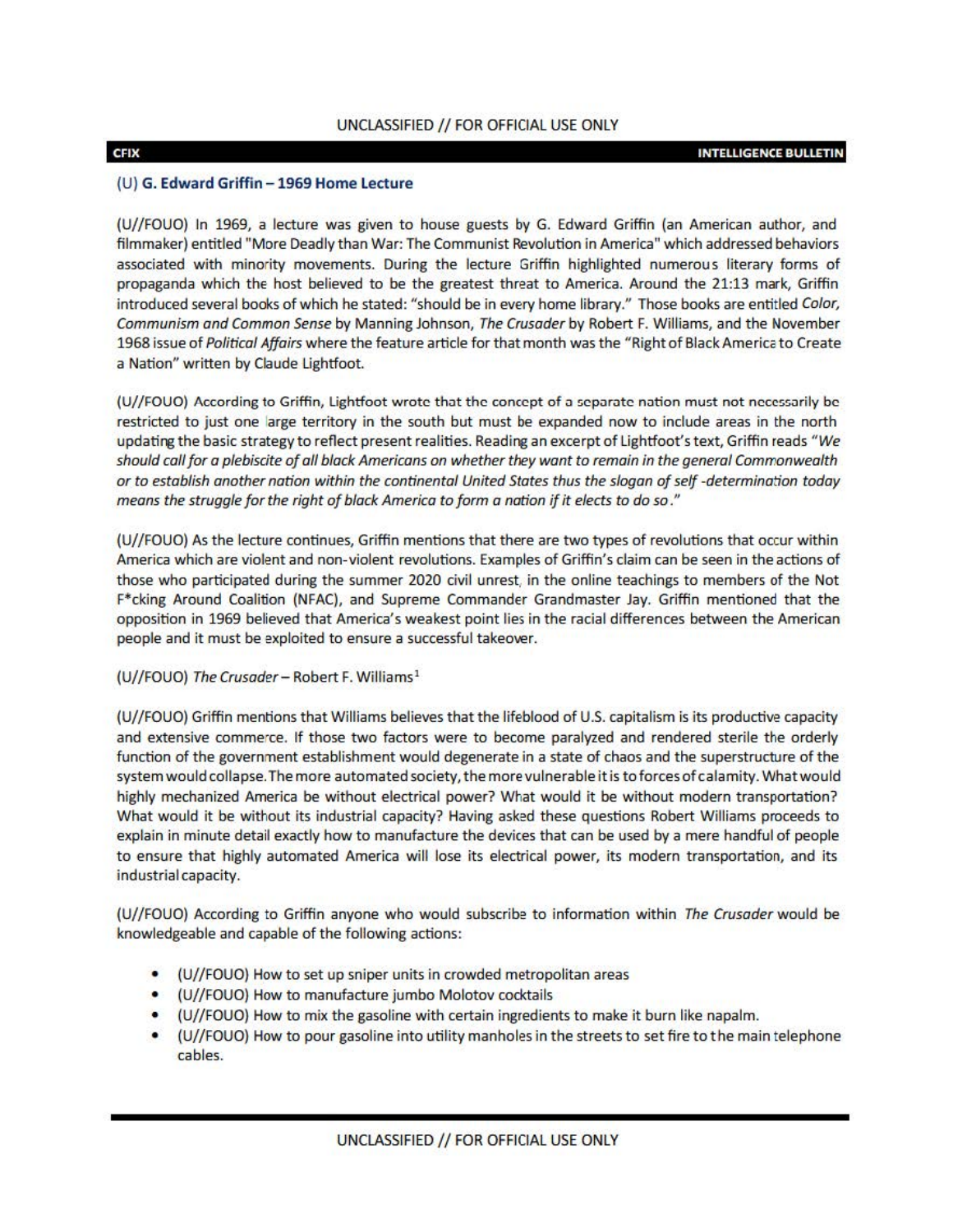#### CFIX INTELLIGENCE BULLETIN

- (U//FOUO) How to put sulfur tips from matches into air-conditioning units, and blow up large buildings.
- (U//FOUO) How to ignite gas mains and oil storage tanks.
- (U//FOUO) How radio-controlled model airplanes can be used to fly explosive charges over heavily guarded fences into gasoline storage areas or munition stockpiles.
- (U//FOUO) How to infiltrate National Guard units. Revolutionaries posing as non-militants for the purpose of getting free military training and for gaining access to critical military supplies and heavy weapons.
- (U//FOUO) Any all-out minority revolution must create a state of crisis wherein almost all of the male population would be forced to remain in their homes to protect their property and families.

(U//FOUO) While there no confirmed connection to William's writings, some of the activities and actions witnessed by law enforcement in 2020 are similar to the guidance provided in The Crusader:

- (U//FOUO) Verbal Confrontaons : Derogatory and inflammatory comments of race and gender to include allusions to sexual assaults/physical violence committed against family, spouses, and officers themselves.
- (U//FOUO) Online Threats: Images and threats of armed violence were, and remain, part of the online tactics used by various individuals and violent extremist groups. There remain continual threats against private property locations for looting and destruction.
- (U//FOUO) Civil Disobedience: Incidents of blocking intersections, streets, and highways. "Sit-Ins" at the entrance and inside of government institutions remain a regular occurrence. Attempts to resist arrest without violence. Civil disobedience has included various extremists groups, who have been heavily armed: Two groups, "Not F\*cking Around Coalition" and a group associated to the "Boogaloo Movement" have been involved in various activity associated with anti-government/ law enforcement protests.
- (U//FOUO) Property-Based Criminal Acvity : The takeover and looting of private property locations. Criminal Mischief to buildings, vehicles, and the specific targeting of marked and unmarked law enforcement vehicles.
- (U//FOUO) Blunt/Edged Weapons: Blunt objects that have been designed to disguise their presence or intended use. Officers have been significantly injured when struck with blunt objects such as bricks, rocks, and metal objects. Additionally, slingshots of multiple forms have been utilized to launch different dangerous items at law enforcement and various property locations.
- (U//FOUO) Arson/Combusble Weapons/IED : "Molotov cocktails," flamethrowers, commercial-grade fireworks, and improvised explosive devices have continued to be used by groups. Buildings and vehicles have been targets of acts of arson.

\*\*Analyst Note\*\* Information derived from "The Crusader" can be seen in present-day America amongst protest groups during the aermath of the deaths of George Floyd<sup>USPER</sup>, Breonna Taylor<sup>USPER</sup>, and the uprisings in Portland and Seattle. Those who subscribed to civil disobedience actions this past summer believe that the action may be temporary violence, dirty and quick, with the byproduct of such action leading to irrefutable change.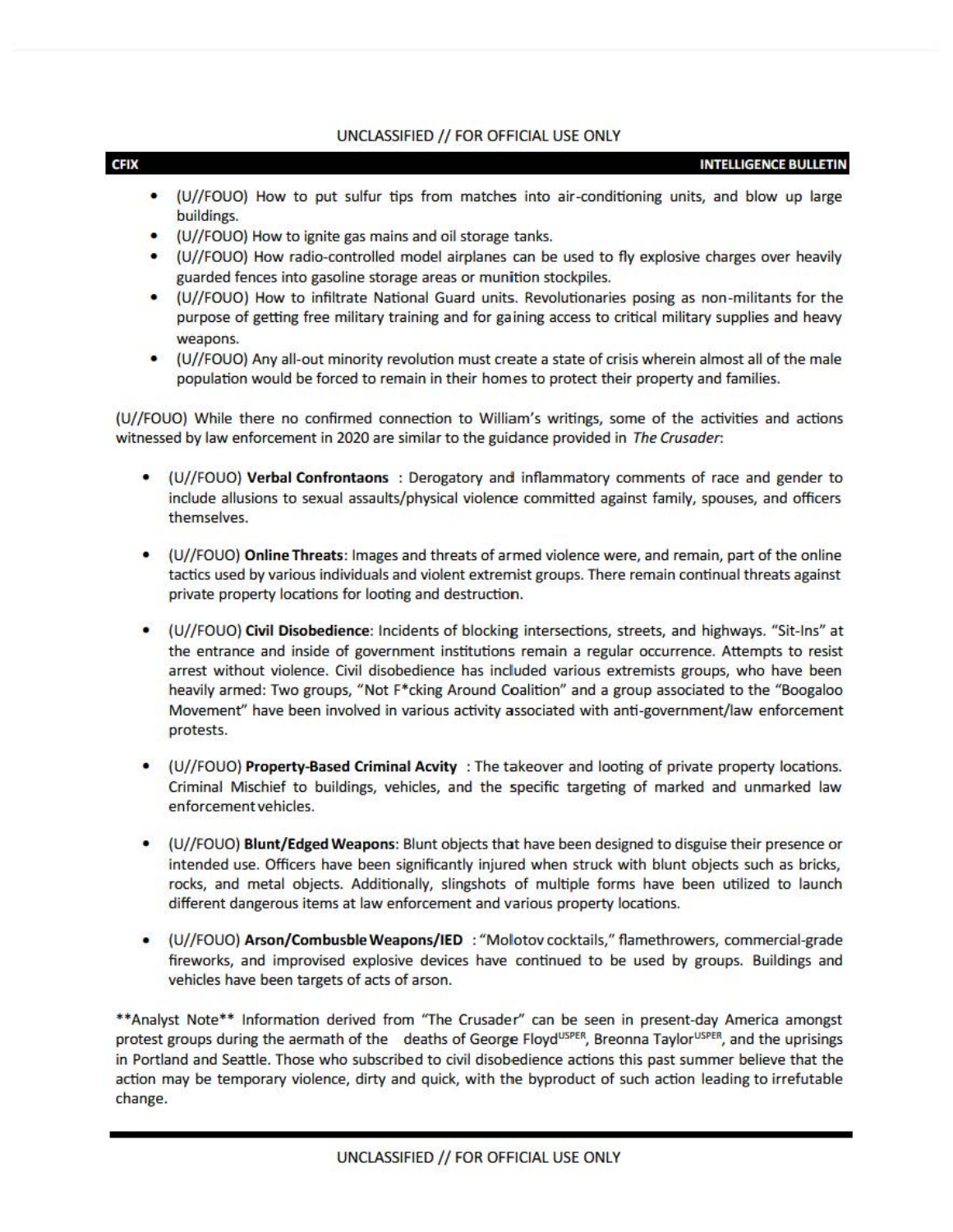### CFIX INTELLIGENCE BULLETIN

# (U) Neely Fuller<sup>23</sup>

(U//FOUO) Neely Fuller's writings have been discussed by members of different BRMVE groups, including subscribers using Fuller's voice in memes associated with characters of a popular animated black satire "The Boondocks."<sup>4, 5</sup> Fuller's *The United Independent Compensatory Code System Concept: A Textbook for Thought*, Speech, and/or Action for Victims of Racism (White Supremacy) has been used by BRMVEs to address actions and behaviors as it pertains to racism in America. Additionally, behaviors and mannerisms of mass shooters, such as Micah Xavier Johnson<sup>usper 6</sup>, Omar Thornton, and Gavin Long<sup>usper</sup>, align with directives outlined by Fuller in the *Maximum Emergency Compensatory Justice (MECJ)*. The *MECJ* according to Fuller calls for the:

- (U//FOUO) The willful and deliberate elimination of one or more Racists (White Supremacists), through death, and, the willful and deliberate elimination of self, through death, by a victim of Racism [nonwhite person], acting alone, according to a detailed plan, and acting only after he or she has judged that he or she is no longer able to effectively promote justice except by eliminating one or more Racists, as well as eliminating him or herself, as a subject of the Racists.
- (U//FOUO) Swift, efficient, surprise execution of one or more racists (white supremacists), by an individual victim of racism, acting openly and alone, at a time and place of his or her choosing. Continuing to execute as many racists as possible, without respite or surrender. Until, he or she is forced to eliminate self, rather than be eliminated or captured by others.
- (U//FOUO) Per Neely Fuller's message to "act openly and alone, at a time and place of his or her choosing". Long sought out law enforcement to engage, whereas Johnson chose a Black Lives Matter (BLM) event where multiple law enforcement officers would be present. Both left manifestos/writings. A search of Johnson's residence found bomb-making materials, ballistic vests, rifles, ammunition, and a personal journal of combat tactics. Broadcast news media would receive a copy of Long's written manifesto; from which, law enforcement learned the reason the event took place. Moreover, it was determined that most of the verbiage in Long's manifesto was copied from Christopher Dorner. *... Analyst Nate• .. (In speaking of Gavin Long) According to Former Superintendent of the Louisiana State Pa/ice, "There is no doubt whatsoever that these officers were intentionally targeted and assassinated ... his movements were articulated, they are intact, they are combative, and they are real.* " Long's recon of the area, correlates with Fuller's call for the swift, efficient, surprise execution of one or *more racists (white supremadsts), by an individual victim of racism, acting openly and alone, at a time and place of his or her own choosing. 8*

# (U) Other Propaganda Books Include

(U//FOUO) Below are additional literary works that have been discussed heavily by BRMVE on social media livestreams, and presented in context.

| <b>Title of Publication</b>           | Author                     | <b>Year of Publication</b> |
|---------------------------------------|----------------------------|----------------------------|
| The Destruction of Black Civilization | <b>Chancellor Williams</b> | 1971                       |
| <b>Revolutionary Suicide</b>          | <b>Huey P. Newton</b>      | 1973                       |
| Behold A Pale Horse <sup>9</sup>      | <b>William Cooper</b>      | 1991                       |
| The Psychopathic Racial Personality   | <b>Bobby E. Wright</b>     | 1994                       |